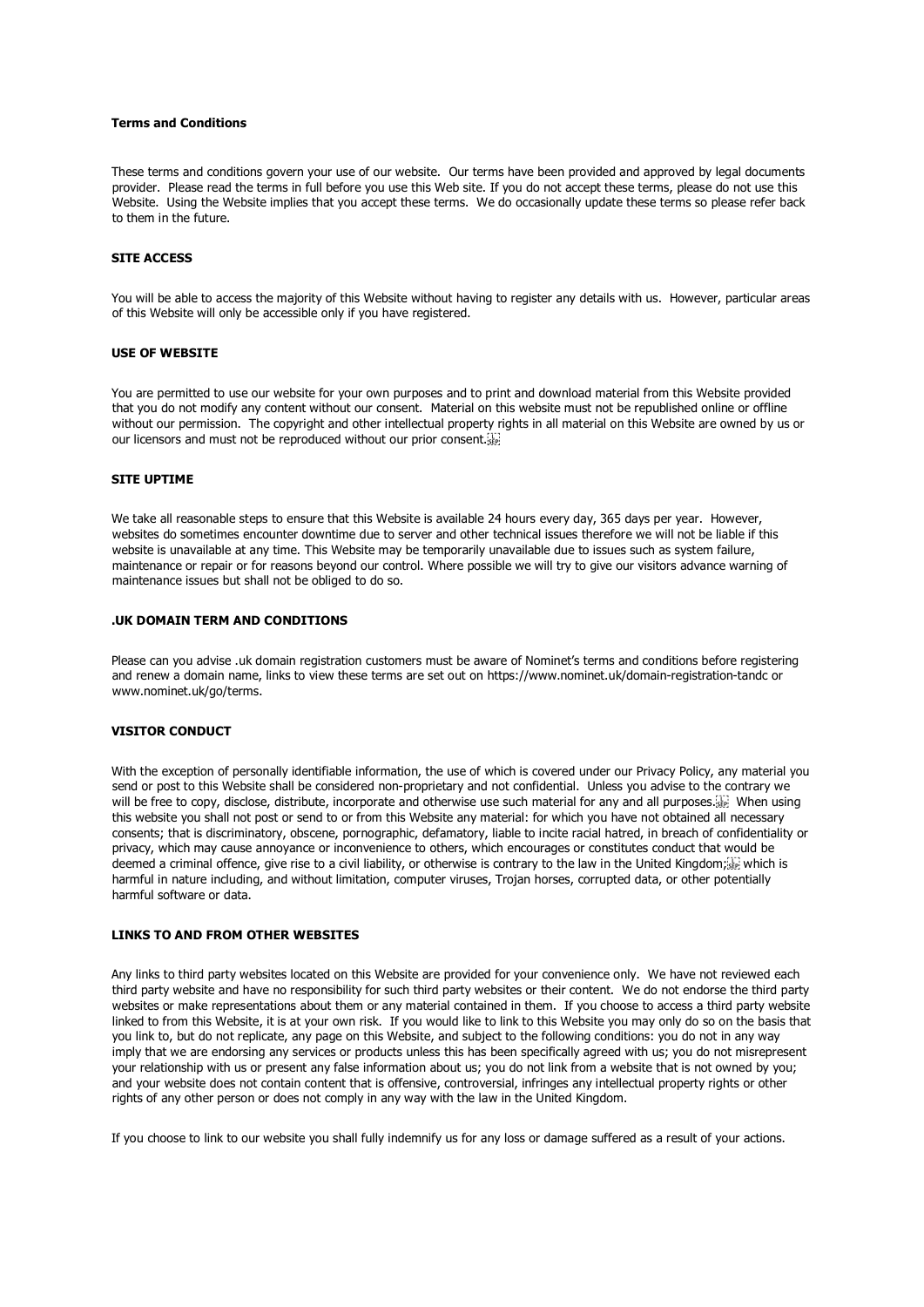## **DISCLAIMER**

We take all reasonable steps to ensure that the information on this Website is correct. However, we do not guarantee the accuracy or completeness of material on this Website. We may make changes to the material on this Website at any time and without notice. The material on this Website may be out of date, or on rare occasions incorrect and we make no commitment to ensure that such material is correct or up to date. The material at this Website is provided without any conditions or warranties of any kind. To the maximum extent permitted by law, we provide access and use of this website on the basis that we exclude all representations, warranties and conditions which but for these Terms may have effect in relation to this Website.

# **EXCLUSION OF LIABILITY**

Neither we nor any other party (whether or not involved in producing, maintaining or delivering this Website), shall be liable or responsible for any kind of loss or damage that may result to you or a third party as a result of your or their use of our website. This exclusion shall include servicing or repair costs and, without limitation, any other direct, indirect or consequential loss, and whether in tort or contract or otherwise in connection with this Website. Nothing in these Terms shall exclude or limit liability for (i) death or personal injury caused by negligence (as defined by the Unfair Contract Terms Act 1977); (ii) fraud; (iii) misrepresentation as to a fundamental matter; or (iv) any liability which cannot be excluded or limited under the law of the United Kingdom.

# **GOVERNING JURISDICTION**

This Legal Notice shall be governed by and construed in accordance with English law. Any dispute(s) arising in connection with this Legal Notice are subject to the exclusive jurisdiction of England and Wales.

## **OUR DETAILS:**

Our business's name is: Sinorrah IT Solution Limited Our business address is: 3 Forge House, Summerleys Road, Princes Risborough HP27 9DT Our contact details are: hello@sinorrah.co.uk or by telephone 01844 345999.

### **Sinorrah IT Solutions Limited Terms & Conditions of trade**

## **1. Definition of service**

Virus removal – To remove malicious software from laptops/desktop computers.

Off site data storage – Remote webspace where files can be stored to an agreed storage limit. If used for backup, this must be regularly maintained by SITS exclusively.

IT Equipment repair – Repair of laptop, desktop, NAS, DROBO, printer, server as required.

Website and/or email hosting – hosting of webspace for the purpose of storing a website or email data.

Broadband – providing internet connectivity to property.

SITS – Sinorrah IT Solutions Limited

### **2. Authorisation and Legal Rights**

The client authorises SITS to conduct an evaluation of a machine delivered to SITS workshop to determine the nature of the damage and provide an estimate of repair cost and timing. The evaluation is free and no work beyond this evaluation will be charged without explicit client approval.

The client authorises SITS, its employees and agents, to receive and transport this media/equipment/data to, from and between their facilities.

In these Terms, "normal office hours" means the hours from 9.00 am to 6.00 pm, Monday to Friday except public and bank holidays. SITS will respond to problems as per the Service Levels outlined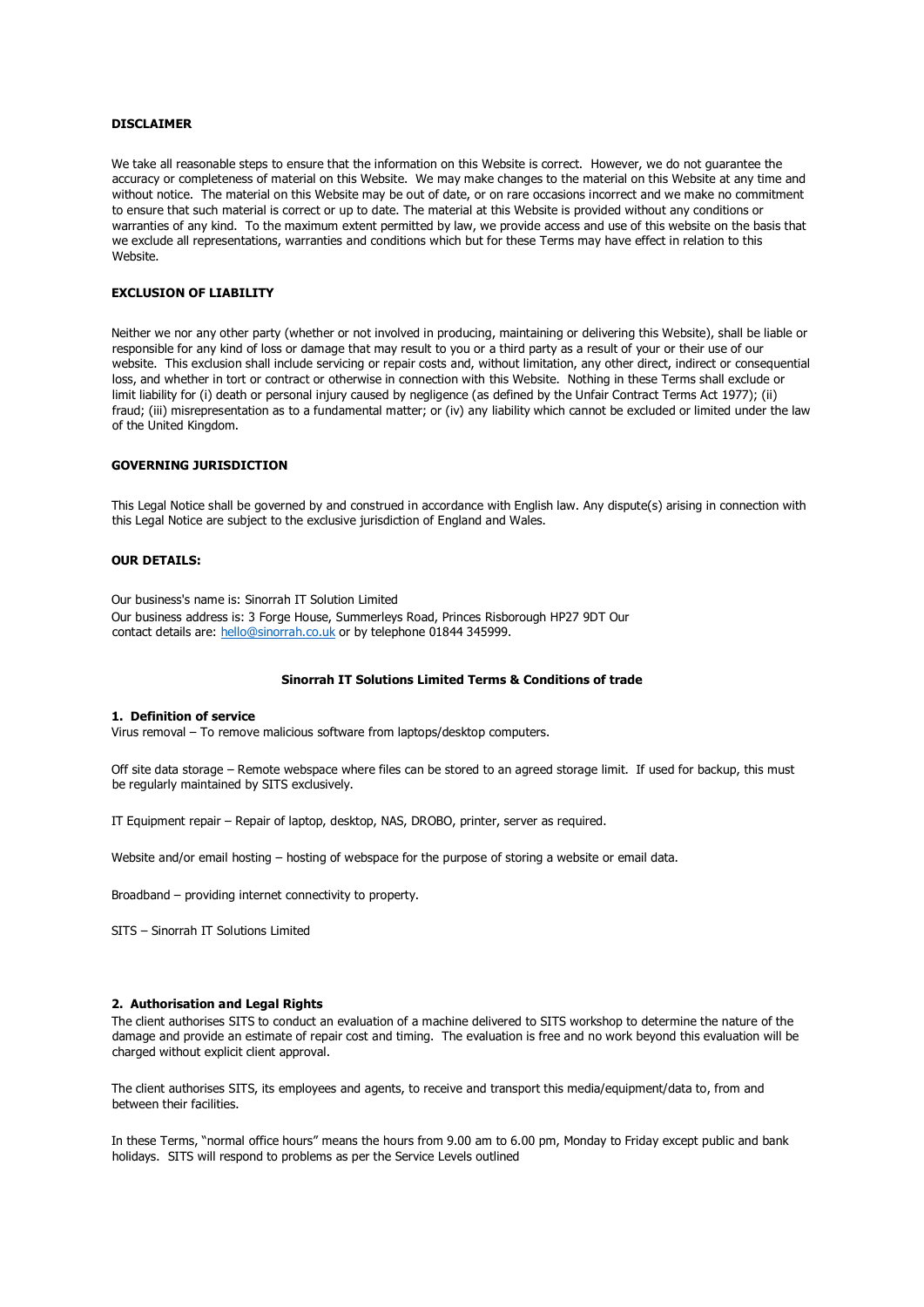The client is the legal owner or authorised representative of the legal owner of the property and all data and components contained therein which is transported to SITS for assessment.

Any property left with SITS unclaimed for 90 days will be disposed of at which time SITS shall have no liability to the client or any third party.

SITS owns any documentation it has created for its own use.

### **3. Limited Liability**

SITS shall not be liable for any claims regarding the physical functioning of equipment/media or the condition or existence of data on storage media supplied before, during or after service.

In no event will SITS be liable for any damage to the laptop/desktop, loss of data, loss of revenue or profits, or any special, incidental, contingent, or consequential damages, however caused, before, during or after service even if SITS has been advised of the possibility of damages or loss to persons or property. SITS liability of any kind with respect to the services, including any negligence on its part, shall be limited to the contract price for the services.

The client is aware of the inherent risks of property damage involved in laptop/desktop repair, including without limitation, risks due to destruction or damage to the machine, media, or data and inability to repair the machine or recover data, including those that may result from the negligence of Sinorrah IT Solutions Limited, and assumes any and all known risks of injury and property damage that may result.

Neither party shall be liable in damages or have the right to terminate this Agreement for any delay or default in performing hereunder if such delay or default is caused by conditions beyond its control including, but not limited to Acts of God, wars, insurrections and/or any other cause beyond the reasonable control of the party whose performance is affected including disruptions in service caused by one or more of the following: server failure, data loss, disruption or damage caused by virus infections, damage caused by un-authorised intrusion.

In the eventuality that a piece of software or hardware maintained becomes worn beyond repair or the manufacturer is unable to supply parts or technical information or fixes, then SITS reserves the right to withdraw the services on the piece of software or hardware affected unless the client initiates replacement, refurbishment or upgrade as per SITS recommendations.

SITS from time to time will make recommendations in writing to the client which the client chooses to ignore for whatever reason. In these circumstances, SITS cannot be held responsible for time, cost, loss of business or inconvenience suffered by the client as a result of ignoring these recommendations and the client accepts that it will be charged by SITS to rectify the position to a stable state.

#### **4. Confidentiality**

SITS will enforce and maintain client confidentiality at all times and will not disclose any non public domain information about the client to any 3<sup>rd</sup> parties. SITS acknowledges that all information, files, knowledge or any other data in respect of the client's IT infrastructure or business whilst engaged under the terms of this Agreement will be treated as strictly confidential.

#### **5. Pricing, Quotations and Payment** Quotes

are valid for 30 days.

Prices quoted are net. VAT should be added at the prevailing rate.

Payment is due in full upon completion of successful repair, prior to release of the repaired machine (whether shipped, or picked up), unless by special previous arrangement.

Account customers should pay within 28 days of the date of invoice.

SITS reserves the right to revoke or restrict access to the client's stored content, delete the client's stored content, or terminate their account where payment is not made when due.

In the case of **Broadband services**, payment is due within 7 days and non payment within 14 days will render the withdrawal of the service. Any reconnection fees will be incurred by the client.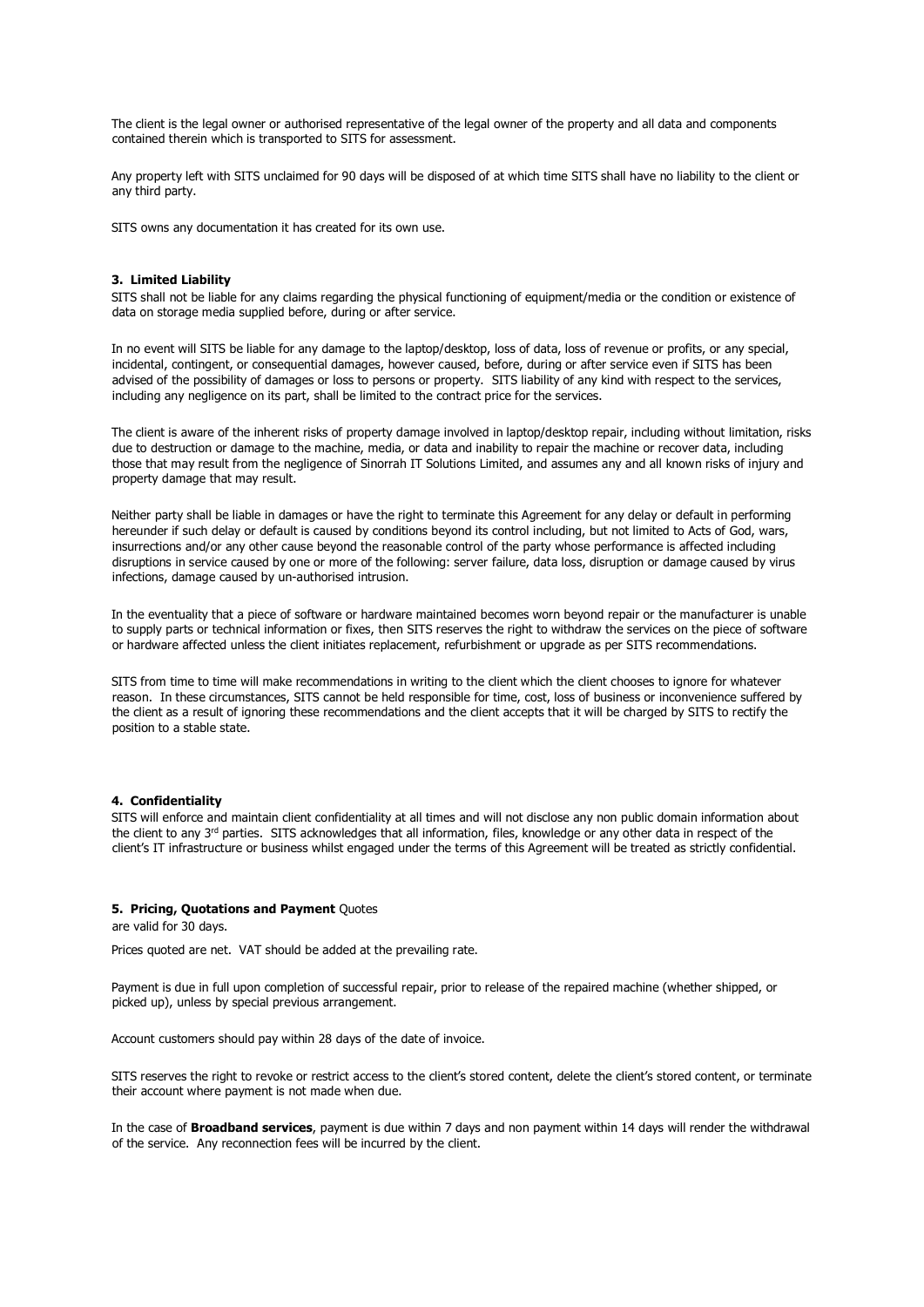In the case of **Offsite Storage** services, payment is due within 7 days and non payment after 14 days will render the withdrawal of the service.

Title to hardware and software as well as services e.g. domains, telephone numbers, etc. supplied by SITS shall not pass to the client until the purchase price, and any other sums that are due from the client, have been paid in full.

The client is financially responsible for all shipping costs, Customs duties and taxes to and from SITS.

We accept payment by cheque, cash, BACS and Paypal.

SITS reserves the right to charge late payment charges amounting to an additional 8% p.a. above Lloyds Bank base rate until the debt has been paid in full.

For large orders the cost of the equipment must be paid for before installation.

### **6. Warranty**

Thirty days warranty on a repair on laptops/desktops that SITS has repaired, SITS makes no warranty on data, express or implied, and SITS disclaims any data warranty of any kind.

# **7. Repair policy**

In cases where an engineer is called to premises:

If the engineer does not possess the necessary technical knowledge or ability to resolve the problem or affect the repair, then no charge is made to the client, but SITS retain the right to charge a small diagnosis fee of £45.

If the engineer is able to resolve the problem or affect the repair, but is only prevented from doing so by the client requesting the engineer not to proceed with the work, then the client is charged for the engineer's time spent to that point with a minimum of 2 hours.

If the engineer is able to resolve the problem or affect the repair, but is only prevented from doing so because the client does not possess the required (spare) parts, software CD-Rom or Product Key, then the client is charged for the engineer's time spent to that point with a minimum of 2 hours.

If the engineer provides a clear and precise diagnosis of a failed component and the client decides not to proceed with the replacement of the component, then the client is charged for the engineer's time spent to that point with a minimum of 2 hours. The policy does not apply to work related to data recovery, computer virus or spyware problems or to cases in which the computer has been struck by lightning.

# **8. Retrieval Process**

If a client wishes to retrieve data stored on the remote storage facility, this needs to be emailed to SITS as soon as possible and SITS will endeavour to return data to the client within twenty-four hours of the request.

### **9. Termination services**

A client may give notice to terminate services by email or letter giving thirty days notice.

SITS will acknowledge any request from a client to terminate services.

If a contract is in place, the terms of the contract override the notice option.

On termination passwords will be given within the notice period and will be retained on file for 30 days after the notice period has ended.

# **10. Effects of Termination**

After a period of 28 days SITS will delete all information and stored data.